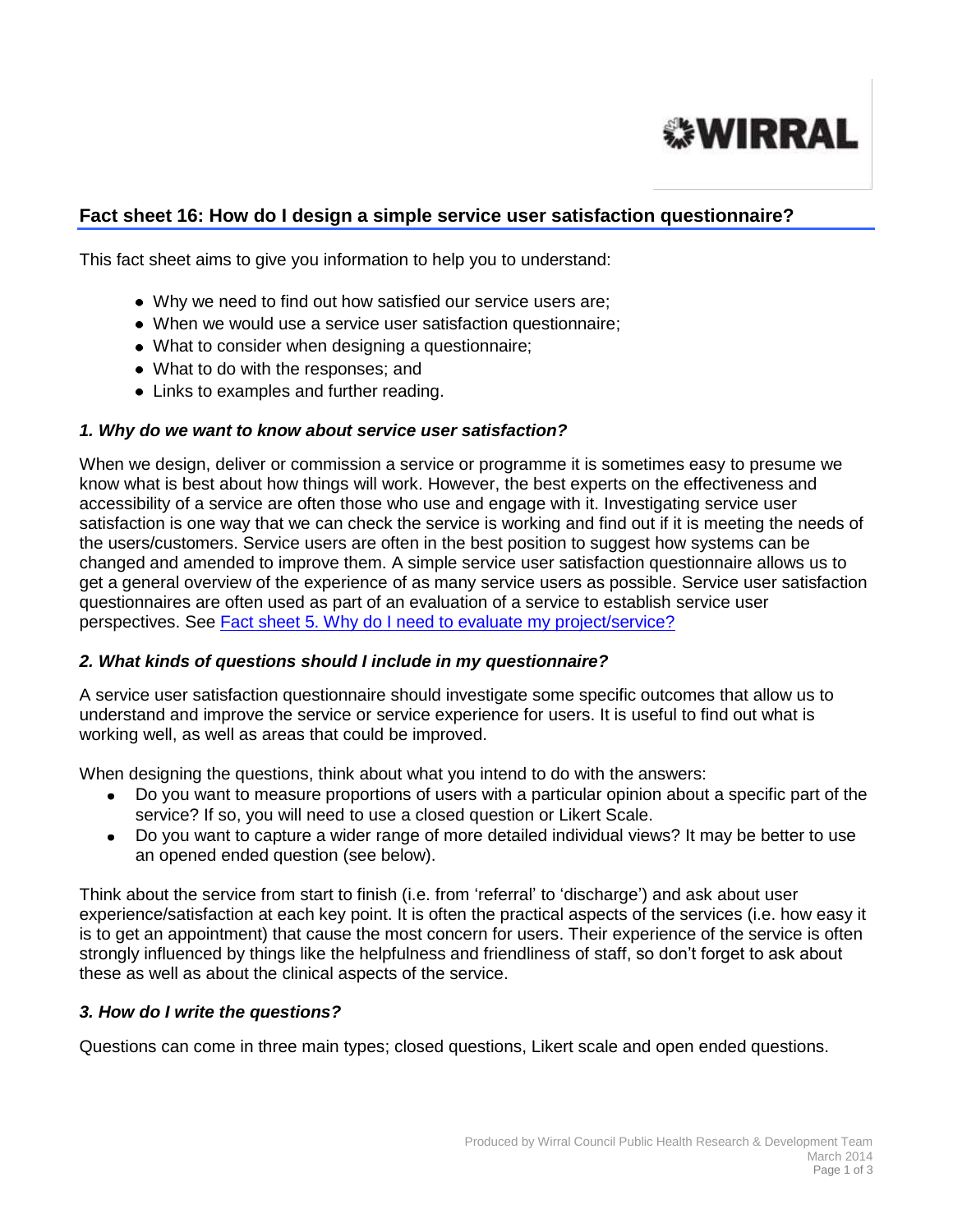*Closed questions* are those with suggested answers that enable the respondent to choose from specific options given. This allows consistent collection of large amounts of data. These questions can be used to quantify opinion and are useful if you want to present responses as percentages or in graph form. Always consider including an 'unsure' or 'don't know' option as not everyone will have a definite opinion.

*e.g. "Did you get an appointment within 2 weeks?* □ Yes □ No □ Unsure"

*Likert Scales* are used to gather opinions and answers where there is not necessarily a true or false answer, but a range of possible feelings. Likert Scales can be used to gauge how much someone agrees with a series of statements. Do not forget to explain which end of the scale is agree and which is disagree. Ideally you should have a combination of positive and negative statements for them to agree/disagree with, e.g.

| Strongly agree                    |  |  |  |  | Strongly disagree |
|-----------------------------------|--|--|--|--|-------------------|
|                                   |  |  |  |  |                   |
| It was easy to get an appointment |  |  |  |  |                   |
| The staff were helpful            |  |  |  |  |                   |
| Parking was difficult             |  |  |  |  |                   |

Likert scales can also be used for single questions with options of answers that effectively make a scale that can then be numbered 1 to 5.

- e.g. *How friendly did you find the reception staff?*
	- *Very friendly*
	- *Friendly*
	- *Neither friendly nor unfriendly*
	- *Unfriendly*
	- *Very unfriendly*

*Open ended questions* **(also called 'free text questions')** are used if you want to gather much more detailed and rich information about user experience or suggested improvements. This type of question allows respondents to provide information or suggestions that may not have occurred to you as the provider or commissioner. When analysing, it is difficult to use responses to open ended questions to quantify opinions because you cannot easily put responses into categories and compare them. However, you will often find that the same or similar ideas or issues are suggested in responses to these questions and these can then be categorised in your analysis.

e.g. *How could we improve our appointment booking service?* 

## *4. What else should I think about when designing the questionnaire?*

*…………………………………………………………………………………………………………………*

It is good practice to include some information at the start about who is collecting the information (i.e. Wirral Council), why this questionnaire is being carried out and what you intend to do with the results.

Do not underestimate the importance of laying out your questionnaire so that it is clear and easy to complete. Do not make it too long (you do not want people to give up half way through), too squashed (visually cluttered forms can be off-putting) or too technical (try to pilot the form with a non-specialist to check the language you use). Before including questions, ask yourself what you will do with the information from each question. If the results won't be useful, don't ask the question!